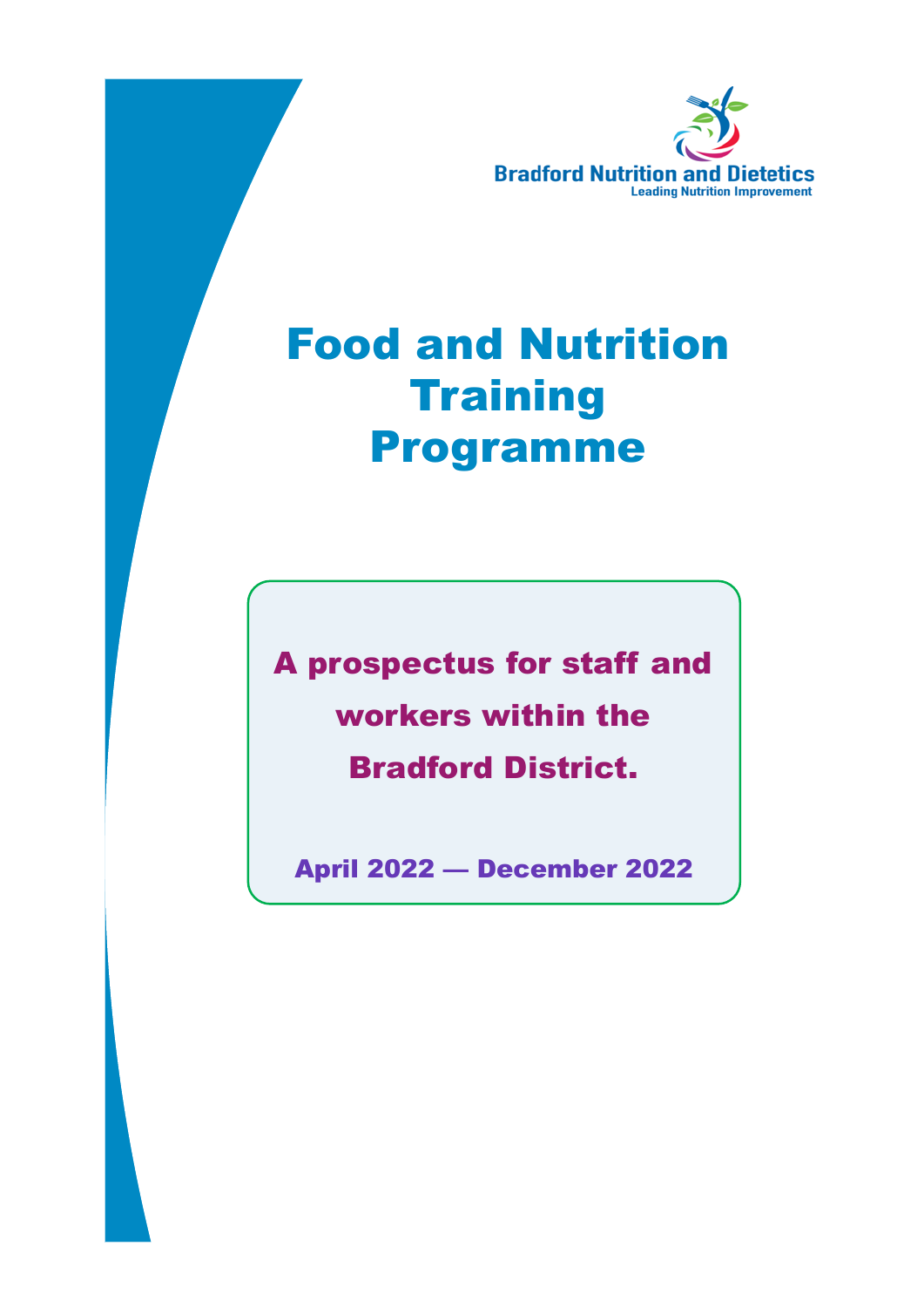

### Welcome

This prospectus provides information on a wide range of courses offered to people working in the Bradford District who provide food and nutrition advice to families, patients and /or the public.

We are a long established team of Registered Dietitians and Dietetics Assistant Practitioners, specialising in public health nutrition and have been providing quality assured and evidence based training and development on a comprehensive range of food and nutrition topics and conditions for many years.

For a complete list of courses offered this year, please refer to the Food and Nutrition Training Programme 2022 on pages 20-21.

Details on how to book onto a course can be found in the aims and objectives for each training session.

We look forward to working with you.

Zak Ansari RD

Public Health Nutrition Dietitian/Team Lead

General enquiries regarding these courses can be sent to

### **dietitians.office@bthft.nhs.uk**

or you can contact:

Sue Bradley, Course Administrator on 01274 365387.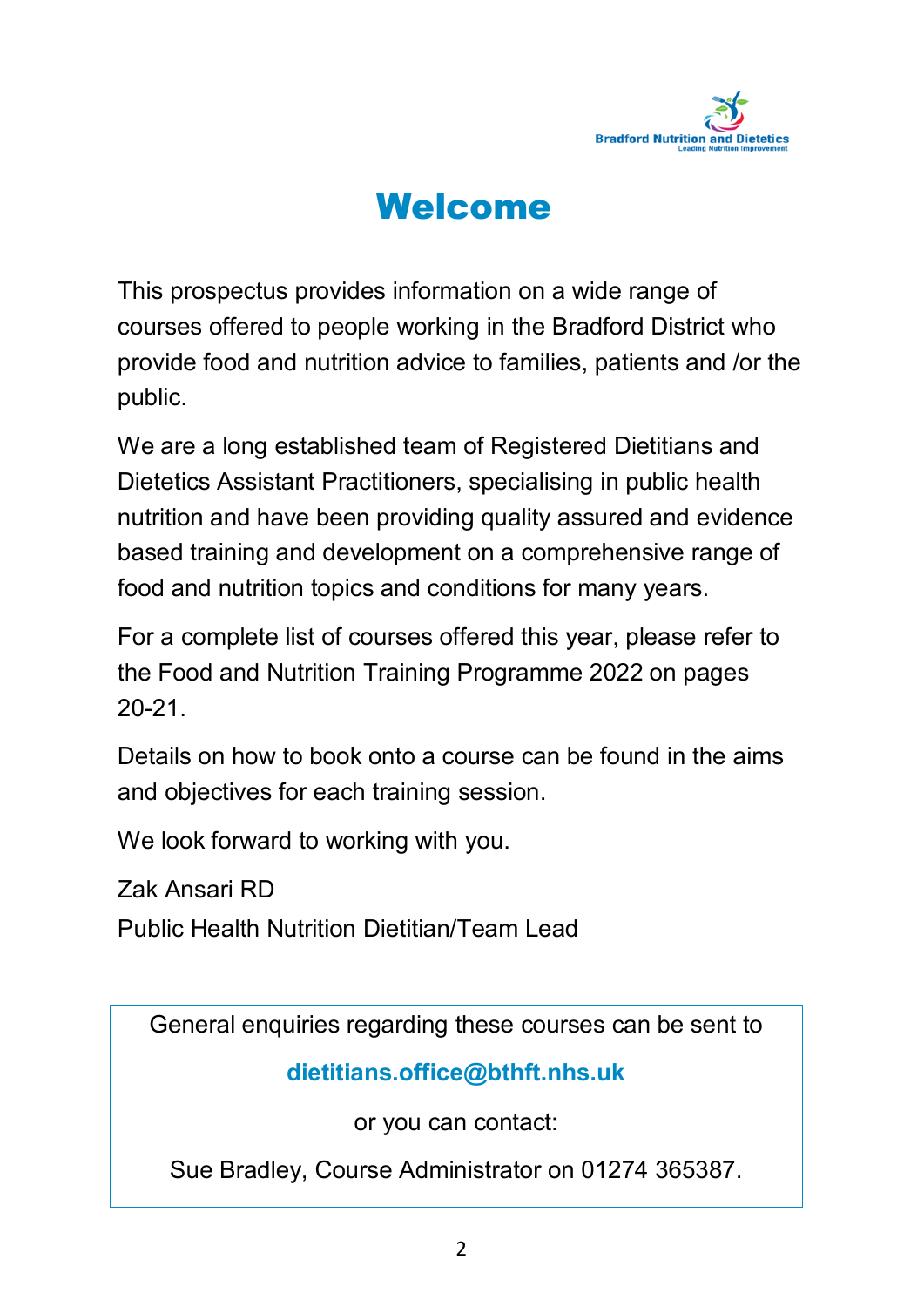

### **Contents**

|                                                       |             | Page      |
|-------------------------------------------------------|-------------|-----------|
| <b>Nutrition for 1–5 Year Olds</b>                    |             | 4         |
| <b>Nutrition for Primary School Children</b>          |             | 5         |
| <b>Nutrition for Teenagers</b>                        |             | 6         |
| <b>Nutrition for Older Adults</b>                     |             | 7         |
| Eating Well for Adults (Part 1)                       |             | 8         |
| Eating Well for Adults (Part 2)                       |             | 9         |
| Diet & Culture New!                                   |             | 10        |
| 5 A Day (How to eat a rainbow)                        |             | 11        |
| <b>Eating Well on a Budget</b>                        |             | 12        |
| <b>First Line Adult Weight Management</b>             |             | 13        |
| <b>Managing Poor Appetite in Adults</b>               |             | 14        |
| <b>Nutrition &amp; Coronary Heart Disease</b>         |             | 15        |
| <b>Eating Well for Men's Health</b>                   |             | 16        |
| <b>Diet and Menopause</b>                             |             | 17        |
| <b>Vitamin D</b>                                      |             | 18        |
| <b>Iodine &amp; Folic Acid: What You Need To Know</b> | <b>New!</b> | 19        |
| 2022 Calendar                                         |             | $20 - 21$ |
| <b>Booking Form</b>                                   |             | $22 - 23$ |

| Key:                          |
|-------------------------------|
| Nutrition Through Life Stages |
| Nutrition Awareness           |
| Nutrition & Health Conditions |
|                               |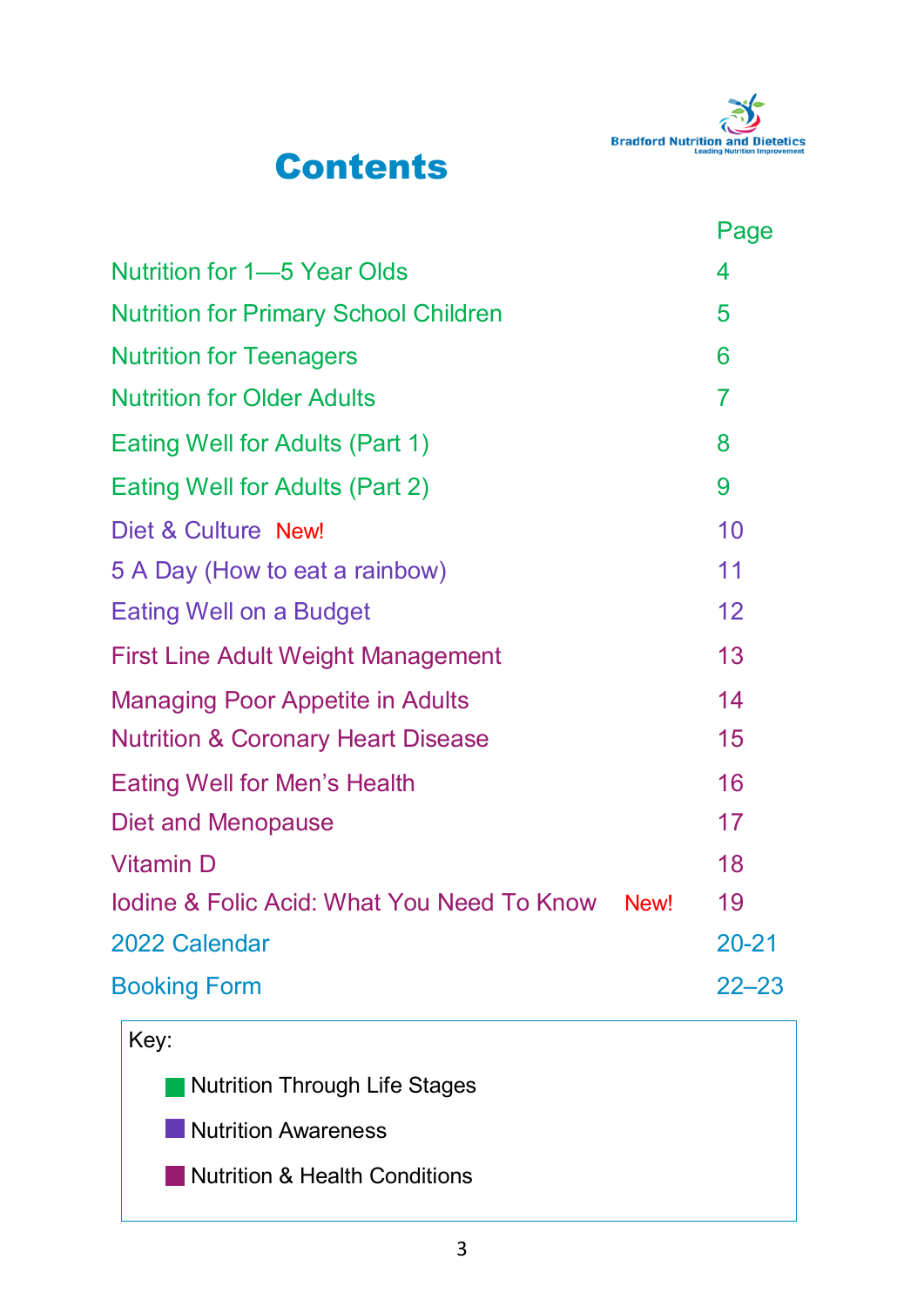

# Nutrition for 1 to 5 Year Olds

This course aims to provide a practical, evidence based overview of the specific nutritional requirements and developmental stages for infants aged 12 months to 5 year olds and how this is translated into key messages and practical advice on food and diet that is socially and culturally acceptable.

### **Learning Objectives**

On completion of this course, participants will be able to:

- List common food and nutrition issues that can occur in 1—5 year olds.
- Discuss healthy eating messages for families with under 5s
- Provide practical meal and snack ideas for 1-5 year olds
- List strategies and interventions designed to improve the nutrition and diet of 1-5 year olds
- Identify reliable resources and UK guidelines on food and health for infants aged between 1-5 year olds.

**Training dates available:**

**Tuesday 26th April 2022** (online—Microsoft Teams) 09:15-12:00

**Thursday 15th September 2022** (classroom)

09.15am-12.30pm Nutrition Learning Centre, C1 C Block, St Luke's Hospital. Little Horton Lane. Bradford. BD5 0NA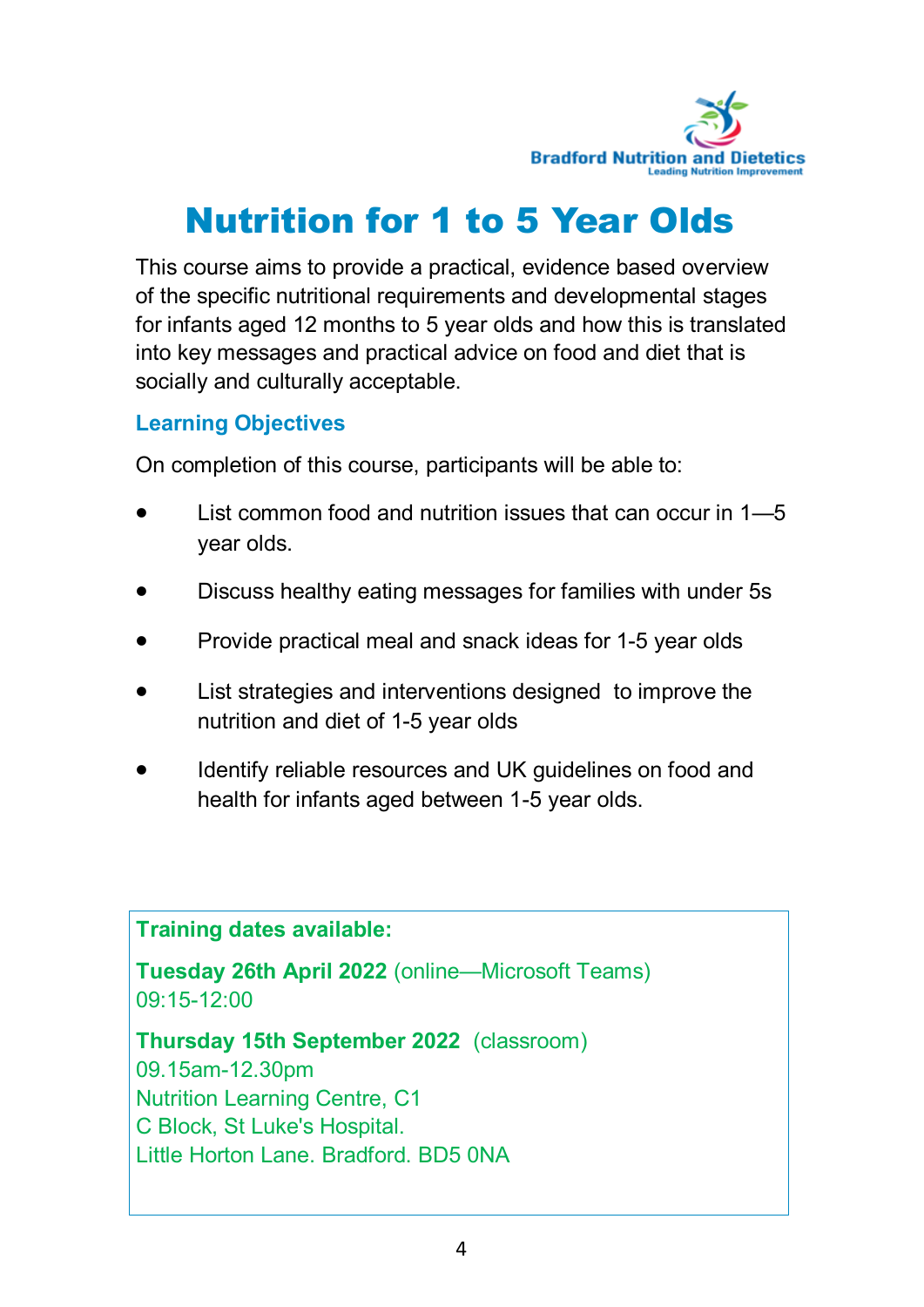

## Nutrition for Primary School Children

The aim of this course is to provide a practical, evidence-based overview and update for those working with primary school aged children in any setting who wish to:

- Update their knowledge of nutrition for 5—11 Year Olds
- Ensure that any activities and work that they are doing which influences the food and dietary intake of primary school aged children is promoting consistent and appropriate messages and safe and optimum nutrition for this group

### **Learning Objectives**

On completion of this course, participants will be able to:

- List common food and nutrition issues in for 5-11 year olds
- Identify key messages and practical advice on food and diet that are socially and culturally appropriate
- Find reliable resources and sources of information on food and health for 5– 11 Year olds
- Discuss strategies and interventions to improve nutrition and diet in various settings for primary school children.

**Training dates available: Thursday 28th April 2022** (online—Microsoft Teams) 09:15-12:00 **Tuesday 11th October 2022** (classroom) 09.15am-12.30pm Nutrition Learning Centre, C1 C Block, St Luke's Hospital. Little Horton Lane. Bradford. BD5 0NA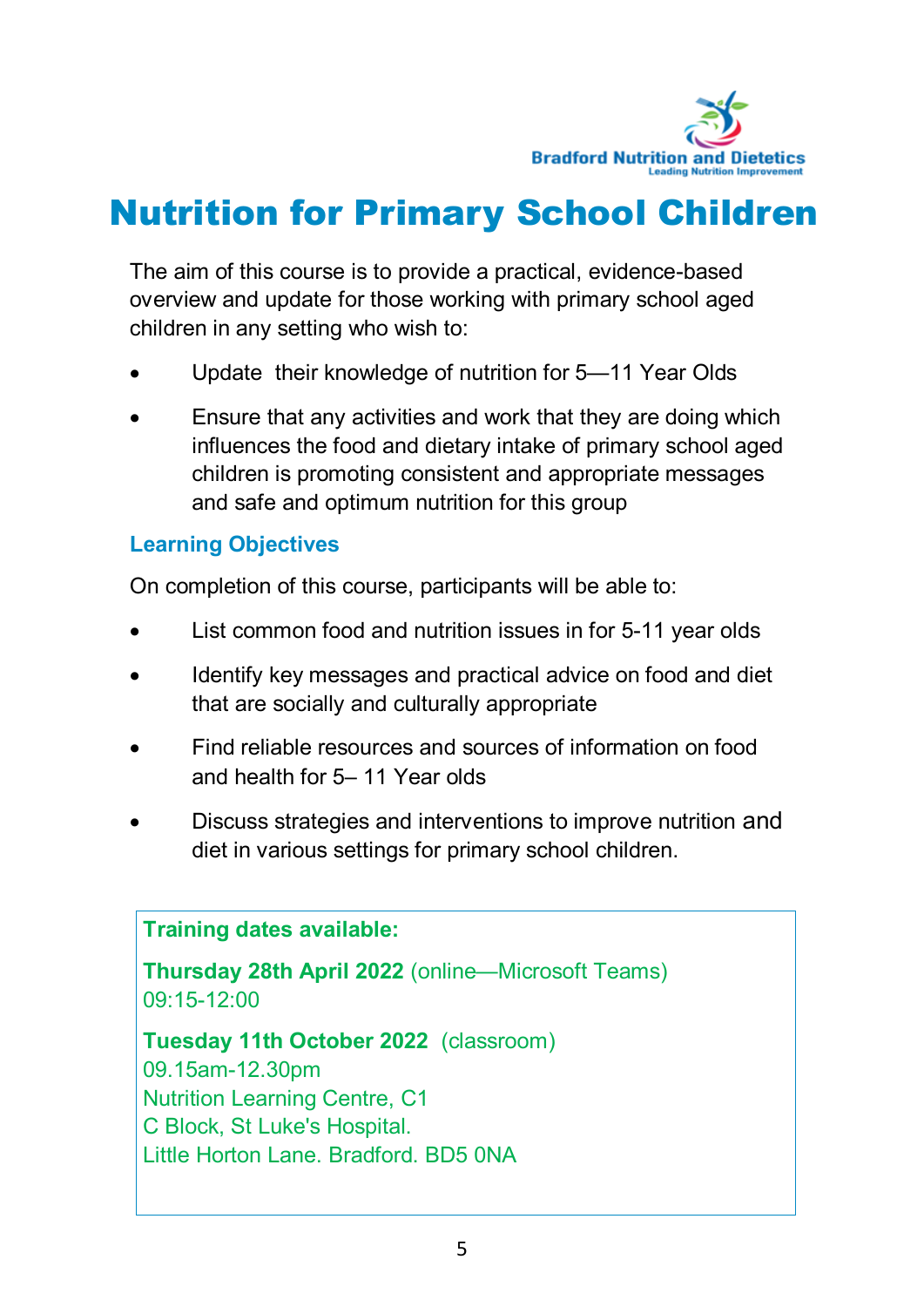

## Nutrition for Teenagers

The aim of this course is to provide a practical, evidence-based overview and update for those working with secondary school aged children and young adults in any setting who wish to:

- Update their knowledge of nutrition for this group
- Ensure that any activities and work that they are doing which influences the food and dietary intake of 13- 19 year olds is promoting optimum nutrition for this group

### **Learning Objectives**

On completion of this course, participants will be able to:

- List common food and nutrition issues for teenagers
- Discuss the Eat Well Guide in relation to teenagers dietary requirements
- Provide key messages and practical advice on food and diet that is socially and culturally appropriate for Bradford teenagers
- Identify reliable resources and sources of information on food and health in this age group

### **Training dates available:**

**Wednesday 4th May 2022** (online—Microsoft Teams) 09:15-12:00

**Tuesday 18th October 2022** (classroom) 09.15am-12.30pm

Nutrition Learning Centre, C1 C Block, St Luke's Hospital. Little Horton Lane. Bradford. BD5 0NA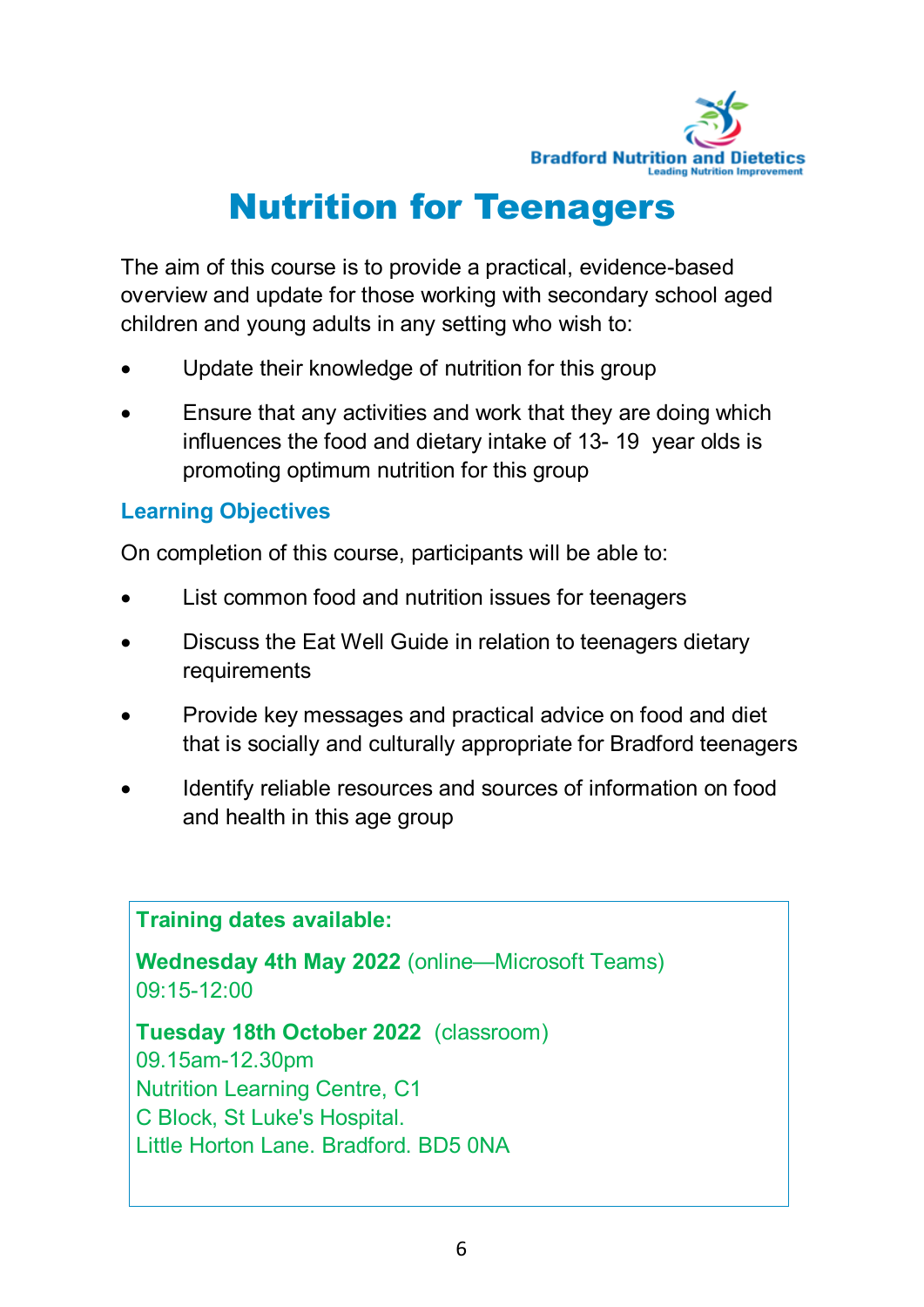

## Nutrition for Older Adults

This course aims to provide a practical, evidence based overview and update for those working with older adults in any setting who wish to:

- Update their knowledge of nutritional requirements for older adults
- Ensure that any activities and work that they are doing which influences the food and dietary intake of older people is promoting consistent and appropriate messages for this age group.

### **Learning Objectives**

On completion of this course, participants will be able to:

- List common food and nutrition issues faced by older adults
- Explain the Eat well guide and key messages and practical advice on food and diet that is socially and culturally appropriate for older adults in Bradford.
- Identify reliable resources and sources of information on food and health for older adults
- Discuss strategies and interventions to improve nutrition and diet in various settings for older people.

**Training dates available: Wednesday 11th May 2022** (online—Microsoft Teams) 09:15-12:00 **Thursday 27th October 2022** (classroom) 09.15am-12.30pm Nutrition Learning Centre, C1 C Block, St Luke's Hospital. Little Horton Lane. Bradford. BD5 0NA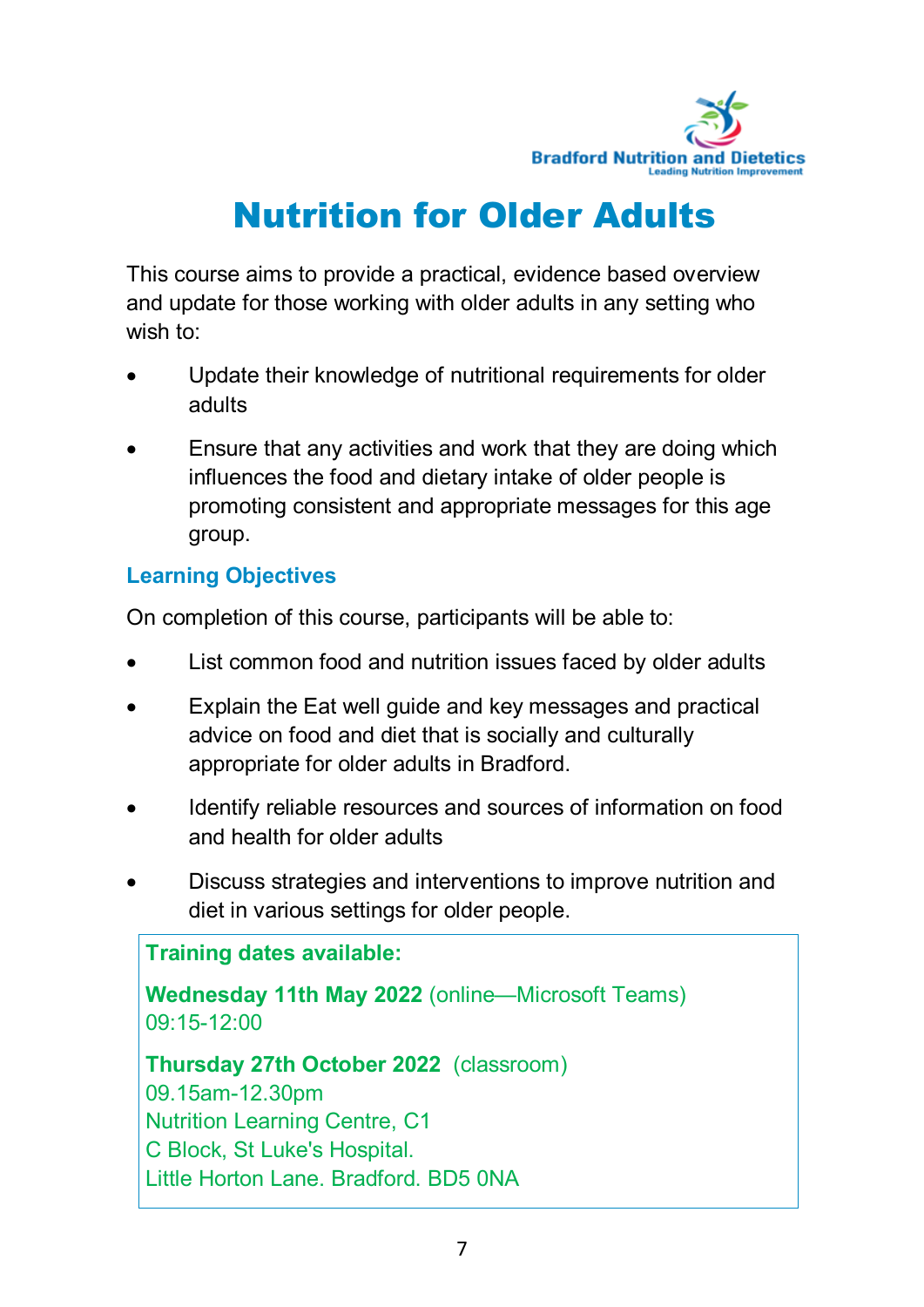

# Eating Well for Adults (Part 1)

The aim of this course is to provide a practical, evidence based update on healthy eating for adults, translating current UK government guidelines into key messages and practical advice on food and diet for people living in Bradford.

### **Learning Objectives:**

On completion of this training course, participants will be able to:

- Explain the need for key nutrients including proteins, fats, carbohydrates, vitamins and minerals in the diet.
- $\bullet$  Identify all 5 food groups in the Eat Well Guide (2016).
- List the 'Eight tips for healthy eating'
- Identify reliable resources and websites for UK food, health and nutrition information
- Receive information regarding the second part of the course, Eating Well for Adults (Part 2)

### **Training dates available:**

**Tuesday 17th May 2022** (online—Microsoft Teams) 09:15-12:00

**Tuesday 1st November 2022** (classroom) 09.15am-12.30pm Nutrition Learning Centre, C1 C Block, St Luke's Hospital. Little Horton Lane. Bradford. BD5 0NA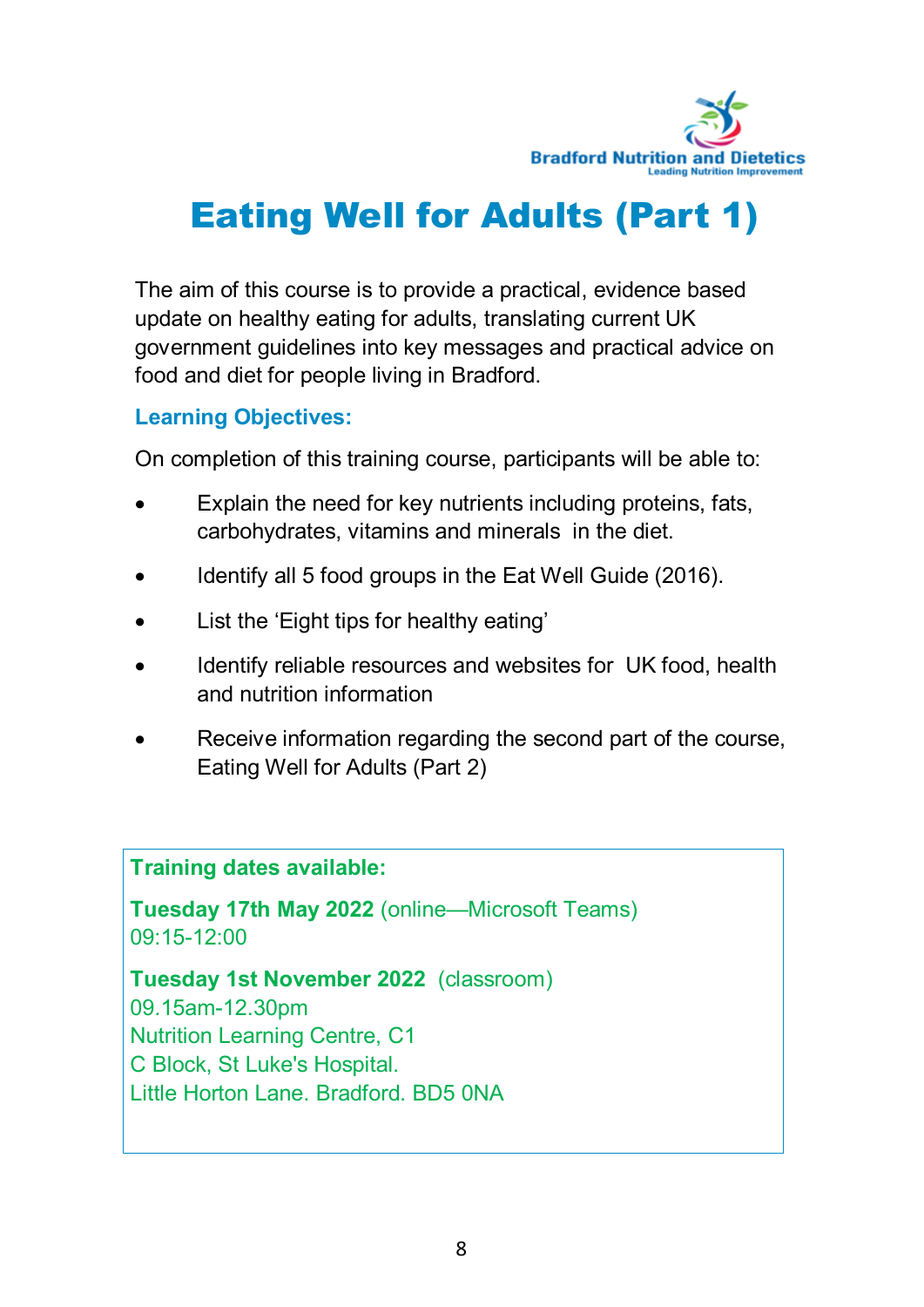

# Eating well for Adults (Part 2)

This course follows on from the 'Eating well for Adults (Part 1) and provides a practical, evidence based overview for those providing advice on food and nutrition in any setting who wishes to update their working knowledge of Public Health nutrition messages.

### **Learning Objectives:**

On completion of this training course, participants will be able to:

- Translate government healthy eating guidelines into appropriate messages and practical advice on food and diet that is socially and culturally acceptable.
- Explain current food labelling guidelines including the traffic light system
- List current local and national healthy eating initiatives and available resources
- Signpost to reliable resources on food and health for general healthy eating information.
- Develop strategies, interventions and practical tools that can be applied when promoting healthy eating in various

### **Training dates available:**

**Wednesday 25th May 2022** (online—Microsoft Teams) 09:15-12:00

**Tuesday 8th November 2022** (classroom) 09.15am-12.30pm

Nutrition Learning Centre, C1 C Block, St Luke's Hospital. Little Horton Lane. Bradford. BD5 0NA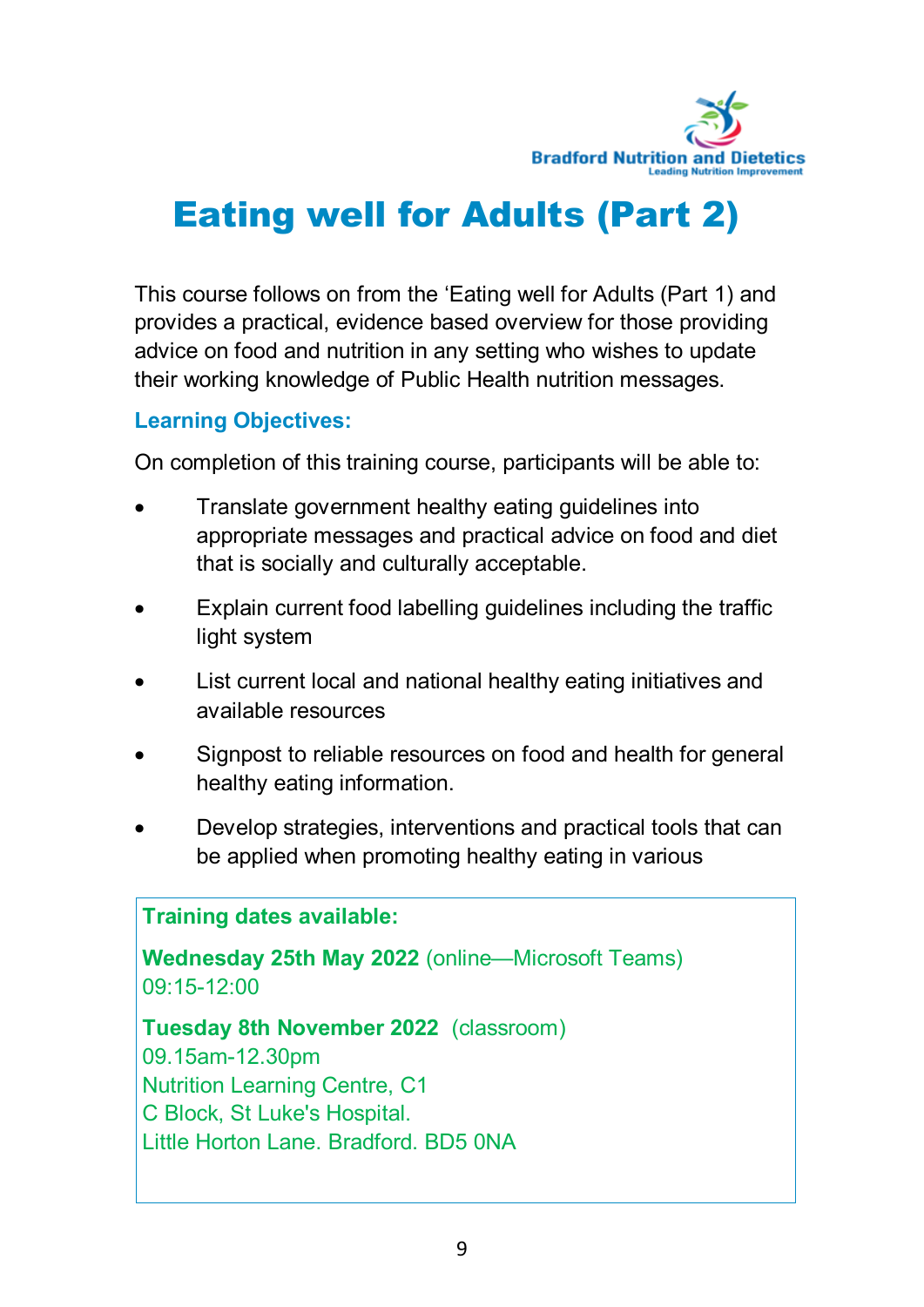

### Diet & Culture

The aim of this course is to raise awareness of the dietary practices of the South Asian, Central and Eastern European, African-Caribbean, African and Middle Eastern communities living in the Bradford District.

### **Learning Objectives:**

On completion of this course participants will be able to:

- Understand how faith may influence food choices and selection in these specific communities
- Describe cultural dietary practices and traditions of the different communities
- List and recognise commonly used staple foods associated with each community
- Discuss the current health needs and nutritional issues affecting these communities
- Discuss practical healthy eating messages and strategies for improving nutritional health in these communities
- List reliable and evidence based source of further information and support for these communities.

#### **Training dates available:**

**Thursday 26th May 2022** (online—Microsoft Teams) 09:15-12:00

**Wednesday 23rd November 2022** (online—Microsoft Teams) 09:15-12:00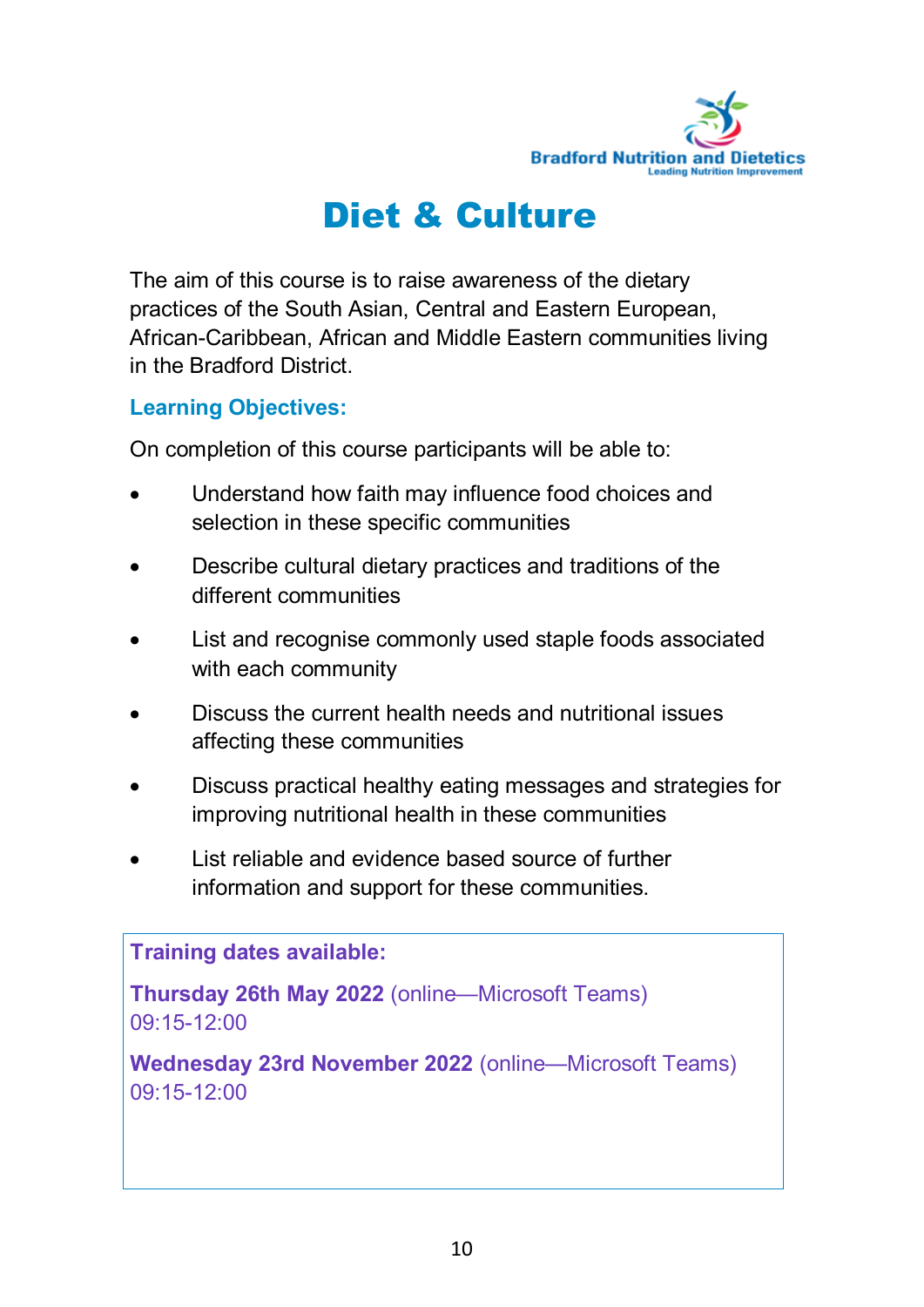

# 5 A Day (How to eat a rainbow)

The aim of this course is to provide a practical, evidence based update on the 5 a day message; translating current UK government guidelines into key messages and practical advice.

### **Learning Objectives**

On completion of this course participants will be able to:

- Describe the current trends in fruit and vegetable consumption in the UK
- List the short and long term benefits of eating 5 a Day
- List the key nutrients found in fruit and vegetables and their impact on health and wellbeing
- Describe portion sizes and what counts as 5 a day.
- List practical strategies on improving fruit and vegetable consumption across all ages
- Signpost service users, families and the public to sources of further useful information and support

**Training dates available:**

**Wednesday 8th June 2022** (online—Microsoft Teams) 09:15-12:00

**Tuesday 29th November 2022** (classroom)

09.15am-12.30pm Nutrition Learning Centre, C1 C Block, St Luke's Hospital. Little Horton Lane. Bradford. BD5 0NA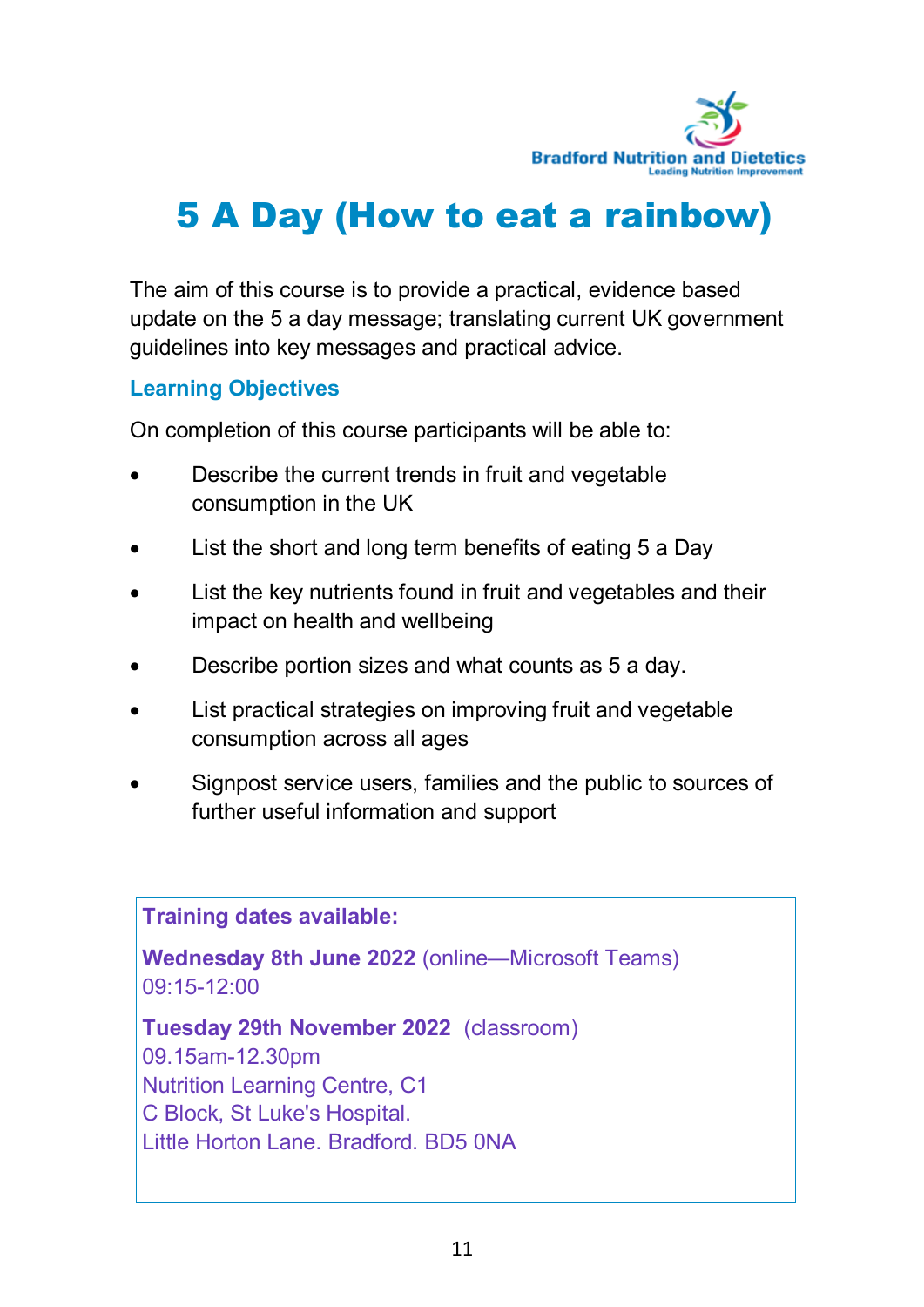

# Eating Well On A Budget

The aim of this course is to understand how a nourishing and balanced diet can be established within a limited budget.

### **Learning Objectives**

On completion of this course participants will be able to:

- List factors which predispose individuals living in the Bradford district to food poverty
- Understand the prevalence of food poverty in Bradford and its effects on vulnerable individuals
- Discuss how a balanced diet can be achieved on a limited income
- List practical strategies and tips on how to make meals and snacks more nourishing within a restricted budget
- List useful sources of further information and support services specific to those affected by food poverty.

**Training dates available:**

**Thursday 16th June 2022** (online—Microsoft Teams) 09:15-12:00

**Thursday 1st December 2022** (classroom)

09.15am-12.30pm Nutrition Learning Centre, C1 C Block, St Luke's Hospital. Little Horton Lane. Bradford. BD5 0NA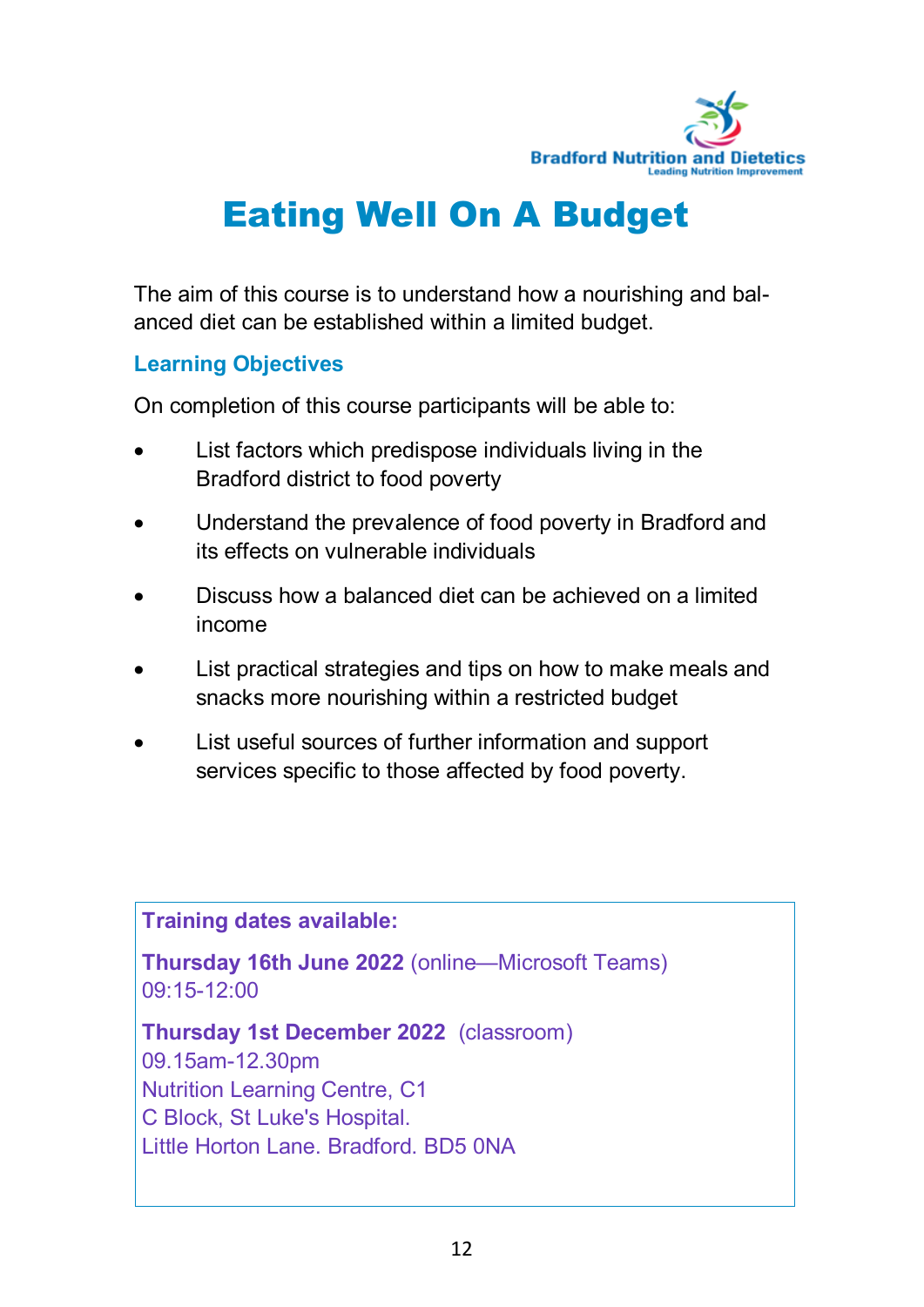

## First Line Adult Weight Management

The aim of this course is to provide a practical, evidence based overview for those providing first line adult weight management advice.

### **Learning Objectives**

On completion of this course, participants will be able to:

- Discuss the Eat Well Guide in relation to adult weight management
- Provide key messages and practical advice on food for adults managing their weight that is socially and culturally acceptable.
- Identify reliable resources and sources of evidenced based information for healthy eating, physical activity and behaviour change approaches
- List local services and schemes running in Bradford to support adults wanting to lose weight
- Discuss strategies and interventions which can be applied in promoting healthy eating in various settings

#### **Training dates available:**

**Wednesday 27th July 2022** (online—Microsoft Teams) 09:15-12:00

**Wednesday 16th November 2022** (classroom) 09.15am-12.30pm Nutrition Learning Centre, C1

C Block, St Luke's Hospital. Little Horton Lane. Bradford. BD5 0NA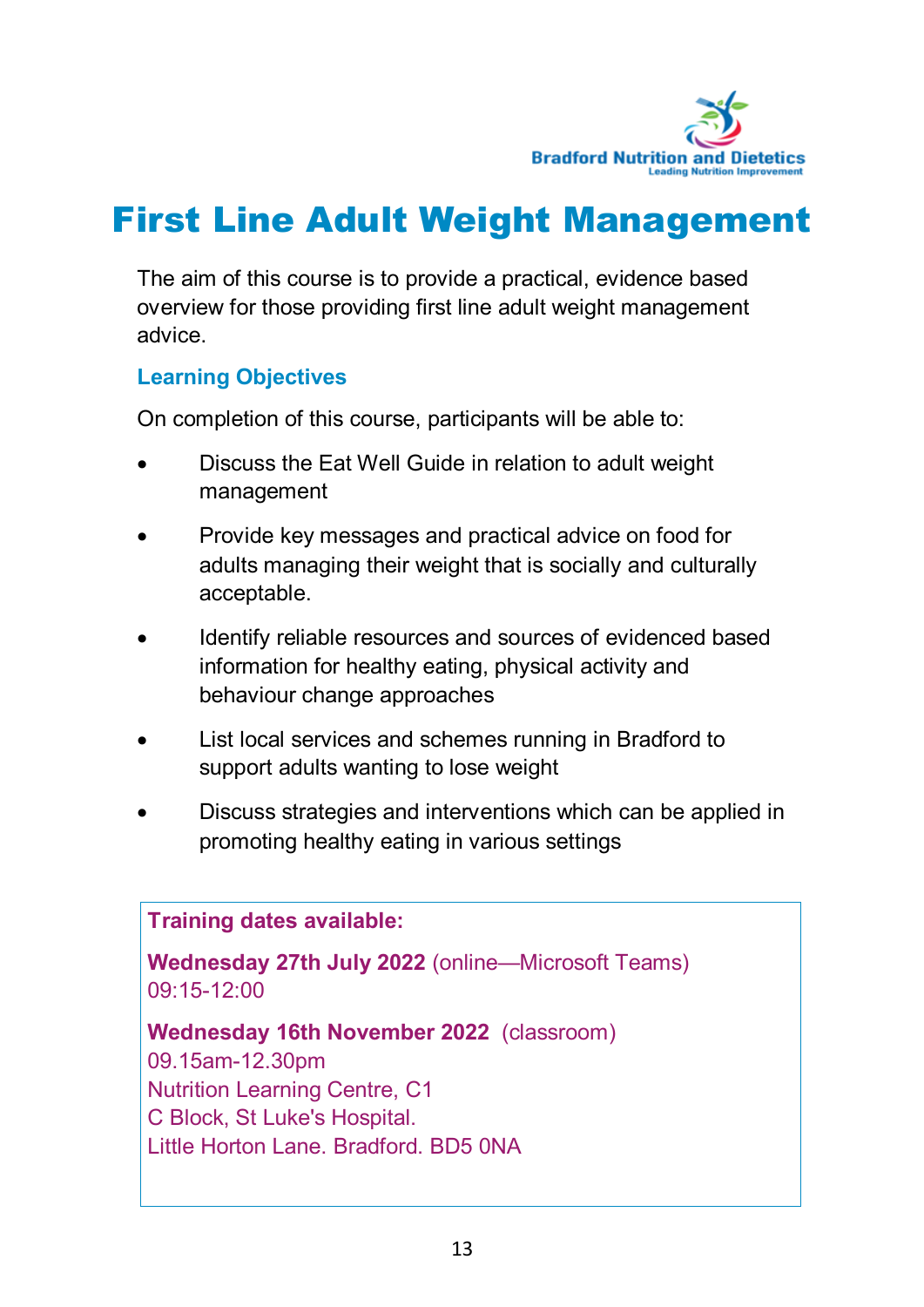

## Managing Poor Appetite in Adults

The aim of this course is to provide a practical, evidence based overview for those providing advice on food and nutrition in any setting who wish to:

 Improve their knowledge of how to support adults with a poor appetite on optimising their nutritional intake with a view to preventing long term nutritional complications.

### **Learning Objectives**

On completion of this course participants will be able to:

- Understand the causes of poor appetite in adults
- Discuss the implications of poor appetite on health and well being
- Assess risk and impact of poor appetite on health and well being
- List practical strategies and advice on supporting adults with poor appetite
- Signpost adults to reliable sources of evidence and further information for self care.

### **Training dates available:**

**Wednesday 1st June 2022** (classroom) 09.15am-12.30pm Nutrition Learning Centre, C1 C Block, St Luke's Hospital. Little Horton Lane. Bradford. BD5 0NA

**Wednesday 7th September 2022** (online—Microsoft Teams) 09:15-12:00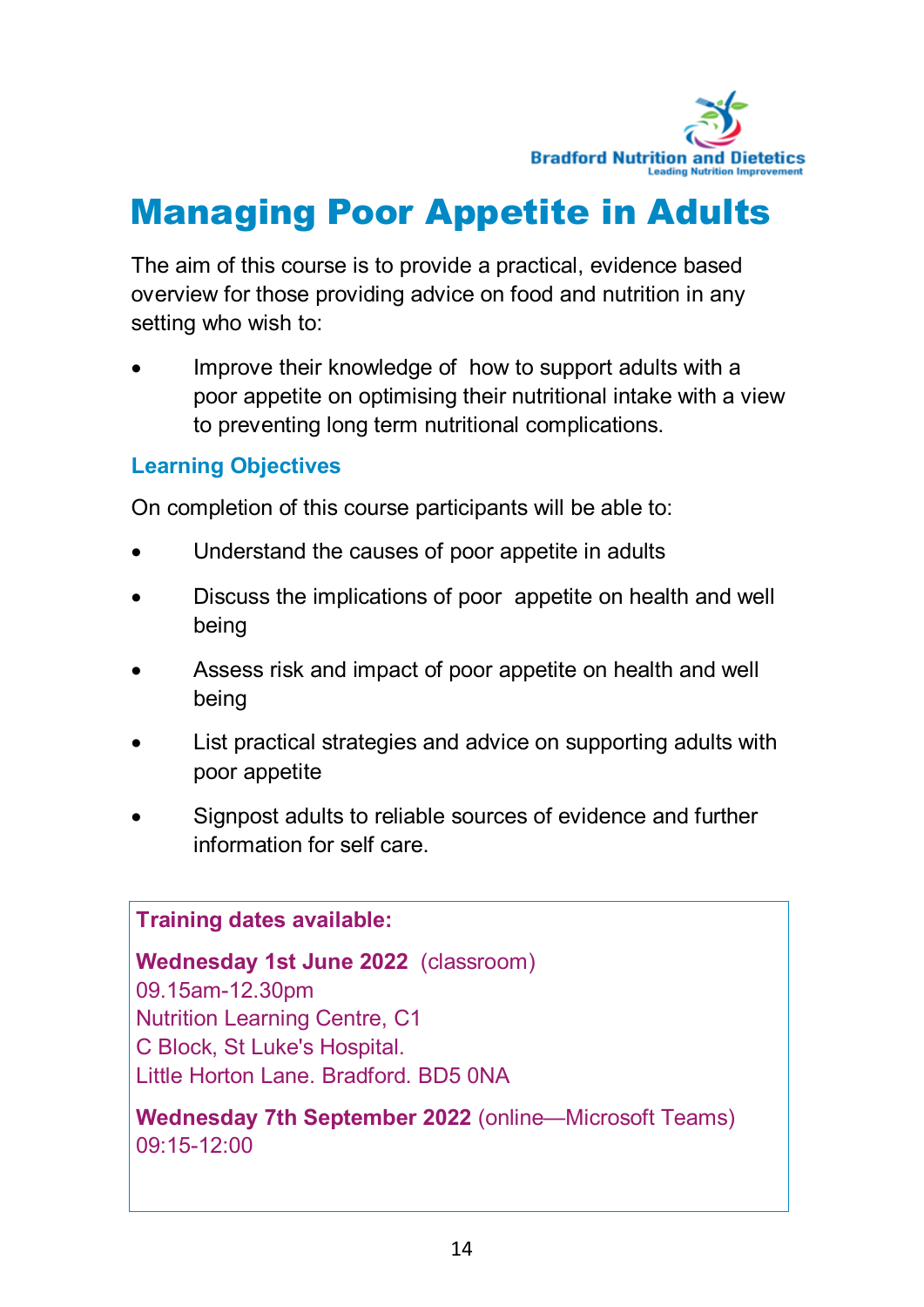

## Nutrition & Coronary Heart Disease

The aim of this course is to provide a practical, evidence based overview for those providing advice on food and nutrition in relation to preventing coronary heart disease (CHD) in any setting who wish to:

 Ensure that any advice or work they are doing to promote healthy eating is evidence based and promotes consistent and appropriate messages which are safe, accurate and up to date for the recipient.

### **Learning Objectives**

On completion of this course, participants will be able to:

- Discuss the physiology of CHD
- Discuss the Eat Well Guide and healthy eating principles
- Translate the quidelines into key messages and practical advice on food and heart health that is socially and culturally acceptable.
- Identify reliable resources and sources of evidenced based information for healthy heart nutrition
- Discuss strategies and interventions which can be applied in promoting healthy eating in various settings

### **Training dates available:**

**Wednesday 22nd June 2022** (classroom) 09.15am-12.30pm Nutrition Learning Centre, C1 C Block, St Luke's Hospital. Little Horton Lane. Bradford. BD5 0NA

**Wednesday 14th September 2022** (online—Microsoft Teams) 09:15-12:00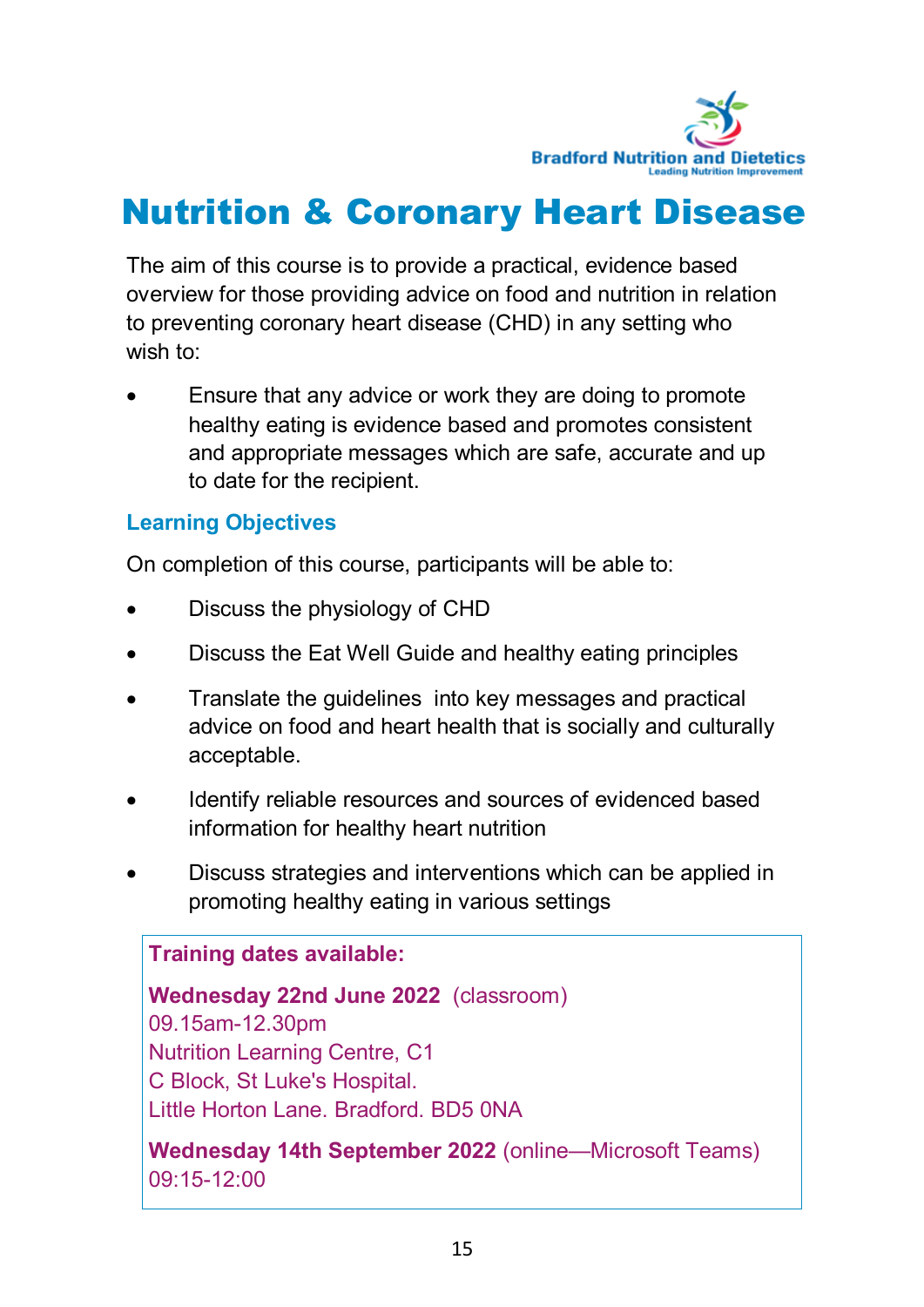

# Eating Well for Men's Health

This course aims to provide an overview of the importance of good nutrition and lifestyle behaviours to improve long term health outcomes in men.

### **Learning Objectives**

On completion of this course, participants will be able to:

- Discuss the nutritional and lifestyle factors that can impact on long term health and well being.
- Describe what men need to eat to achieve a healthy nutritional status (Eatwell Guide)
- Describe the impact of good nutrition on long term health for men
- List practical strategies and advice for improving dietary and lifestyle behaviours
- Summarise key public health nutrition messages aimed at men to reduce the risk of developing chronic illnesses
- List reliable resources and sources of information to signpost service users to for further support and self care.

#### **Training dates available:**

**Thursday 7th July 2022** (classroom) 09.15am-12.30pm Nutrition Learning Centre, C1 C Block, St Luke's Hospital. Little Horton Lane. Bradford. BD5 0NA

**Wednesday 21st September 2022** (online—Microsoft Teams) 09:15-12:00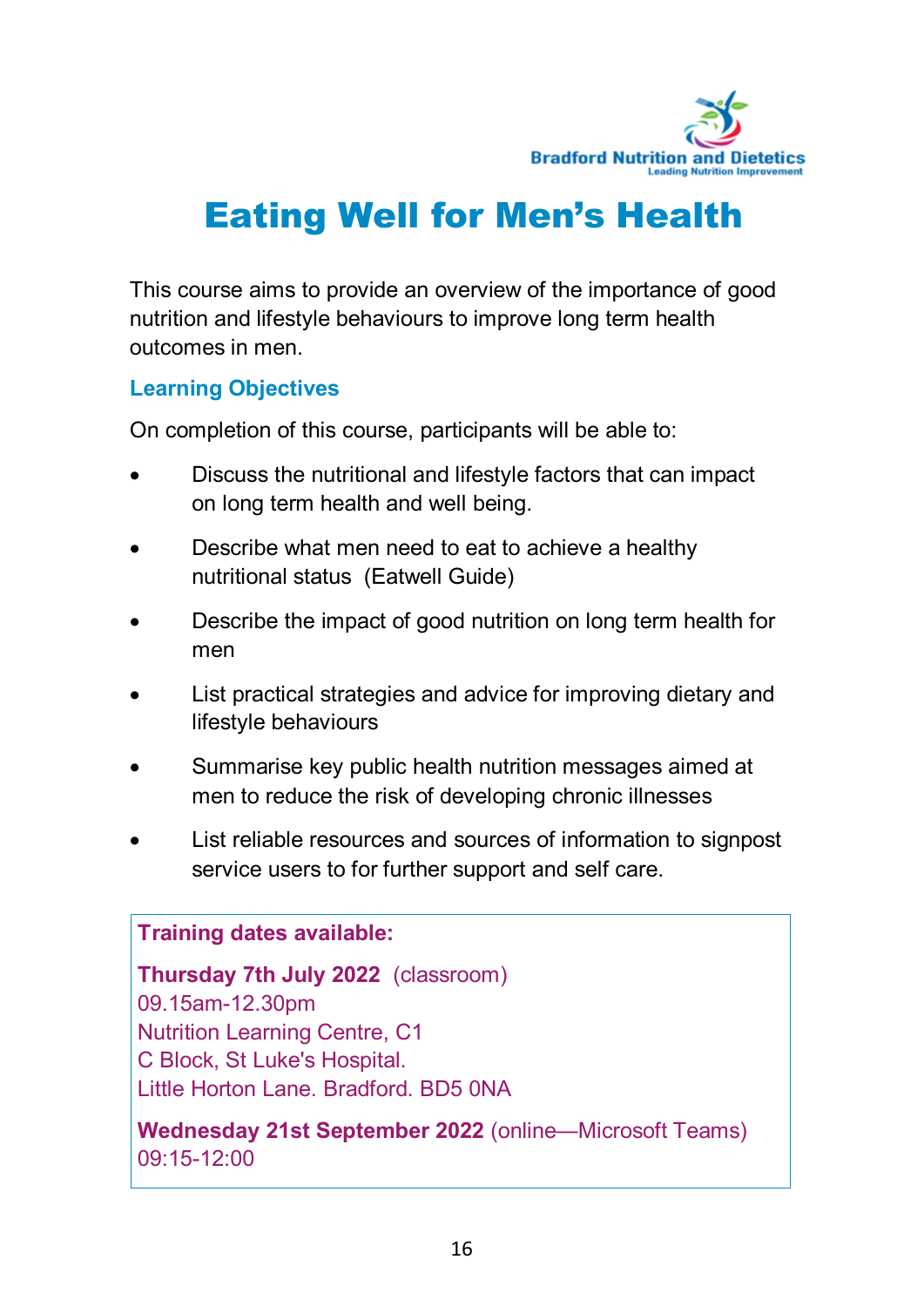

## Diet and Menopause

The aim of this course is to provide a practical, evidence based overview to those providing food and nutrition advice to support women going through the menopause and beyond.

### **Learning Objectives**

On completion of this course participants will be able to:

- Understand the physiological changes and symptoms observed with the menopause
- Describe the impact of the menopause on health and wellbeing
- Provide key public health nutrition messages on how to manage health and wellbeing through the menopause
- Provide practical advice and strategies using the principles of the Eatwell Guide
- Signpost service users to further reliable sources of information and support

**Training dates available:**

**Thursday 28th July 2022** (online—Microsoft Teams) 09:15-12:00

**Thursday 6th October 2022** (classroom) 09.15am-12.30pm Nutrition Learning Centre, C1 C Block, St Luke's Hospital. Little Horton Lane. Bradford. BD5 0NA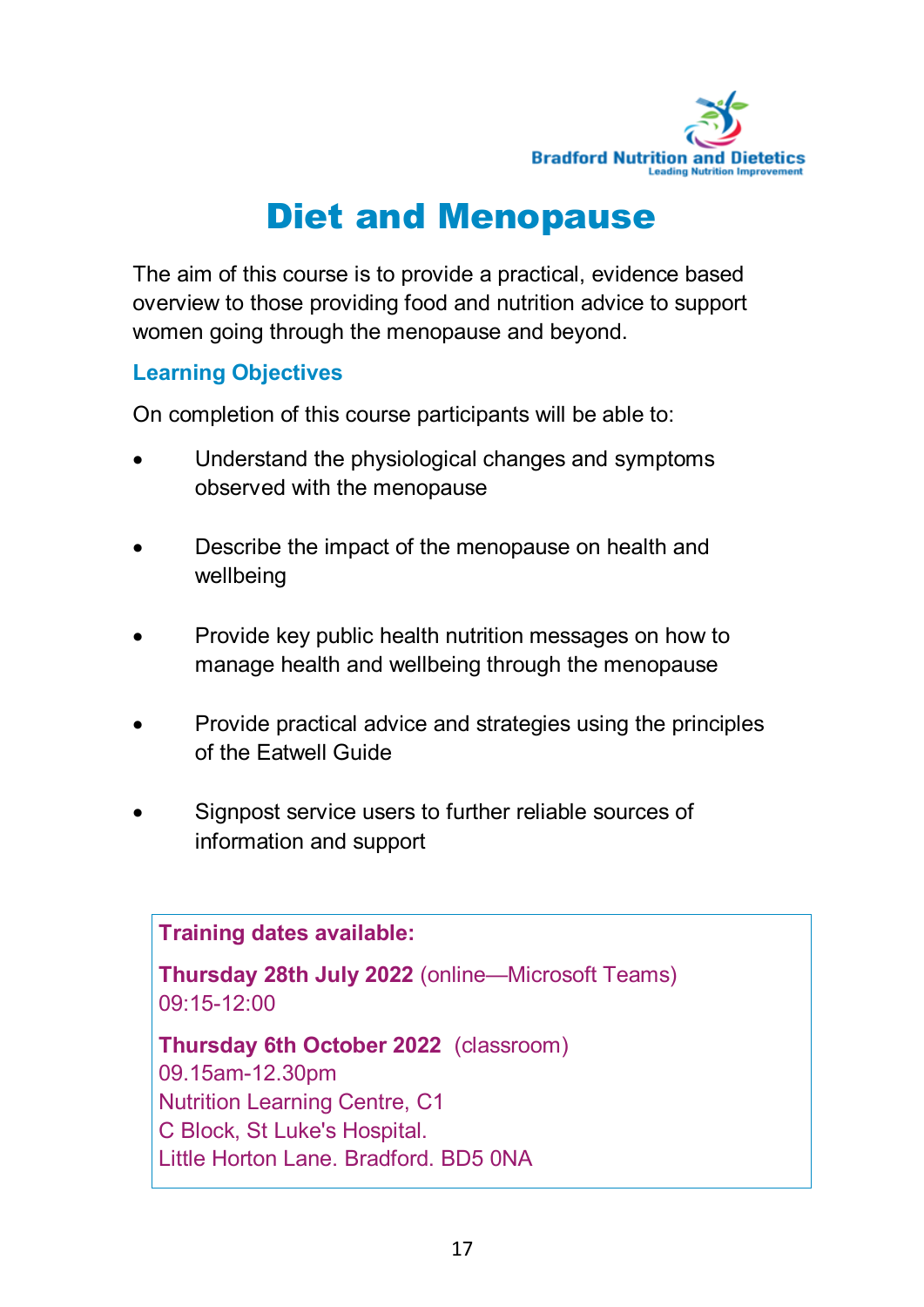

## Vitamin D

The aim of this course is to provide a practical, evidence based overview for those providing advice on food and nutrition in any setting who wish to improve their knowledge of the public health advice in the management of Vitamin D deficiency in the Bradford and Airedale district.

### **Learning Objectives**

On completion of this course, participants will be able to:

- Understand the role and function of Vitamin D within the body
- List the signs and symptoms of Vitamin D deficiency
- Identify Vitamin D deficiency risk groups
- Describe sources of Vitamin D
- Discuss Vitamin D and Safe Sunshine advice for children and young people
- Understand the Healthy Start Scheme
- Signpost patients to reliable sources of evidence and further information
- Summarise strategies and interventions promoting Vitamin D public health messages

**Training dates available:**

**Tuesday 10th May 2022** (online—Microsoft Teams) 09:15-12:00

**Thursday 29th September 2022** (online—Microsoft Teams) 09.15am-12.00pm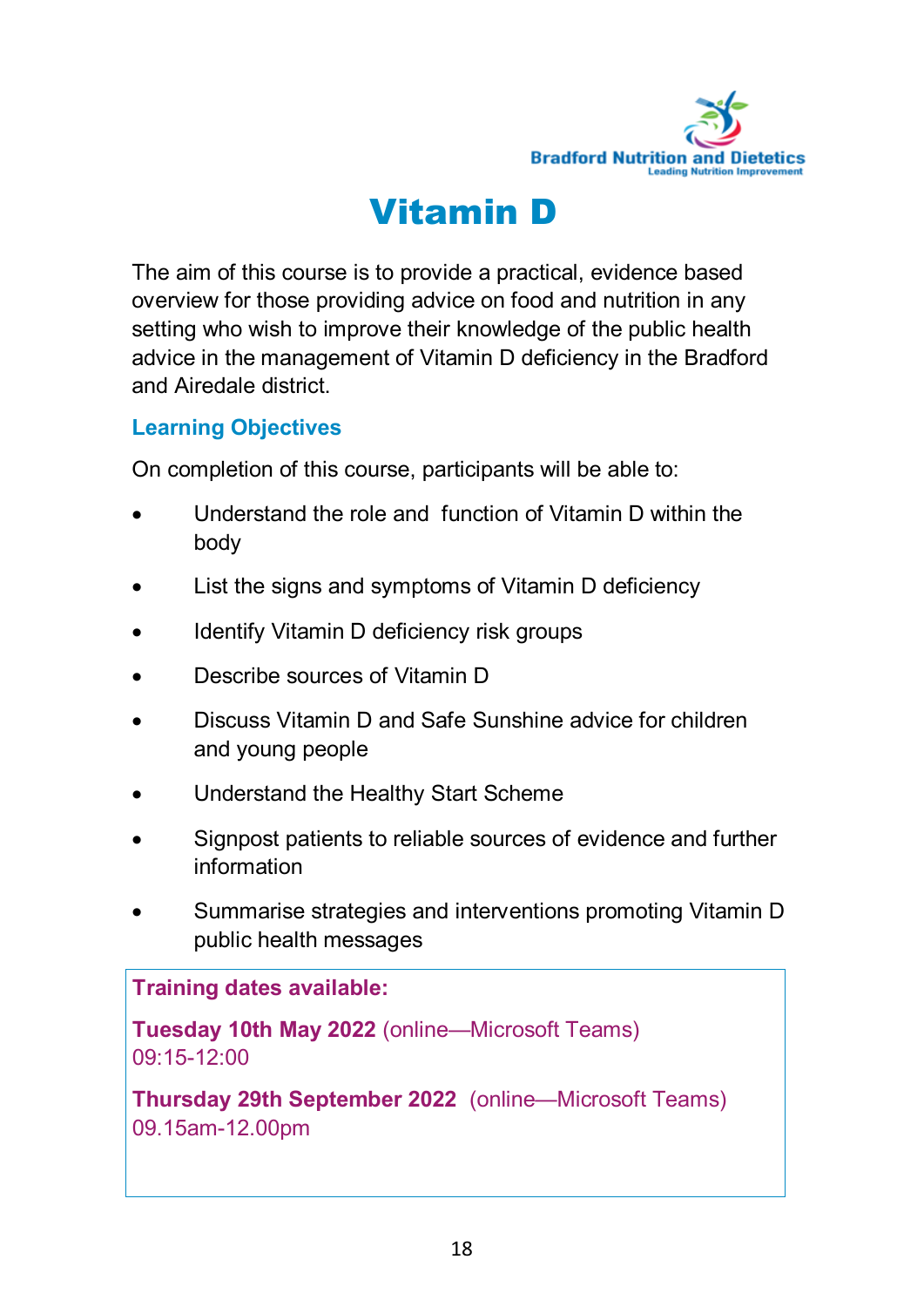

# Iodine & Folic Acid: What You Need To Know

The aim of this course is to provide an up-to-date overview of Iodine and Folic Acid requirements and identify those who may be at risk of deficiency, alongside practical guidance on how to optimise intake in at-risk populations.

### **Learning Objectives:**

On completion of this course, participants will be able to:

- Describe the current trends of Iodine and Folic Acid deficiency in the UK population
- Understand the roles of Iodine and Folic Acid in healthy pregnancies
- Discuss the changing nature of Iodine and Folic Acid requirements throughout pregnancy
- List good sources of both Iodine and Folic Acid and practical ways to increase dietary intake
- Identify at risk populations in the Bradford district

**Training dates available:**

**Wednesday 28th September 2022** (online—Microsoft Teams) 09:15-12:00

**Tuesday 6th December 2022** (classroom)

09.15am-12.30pm Nutrition Learning Centre, C1 C Block, St Luke's Hospital. Little Horton Lane. Bradford. BD5 0NA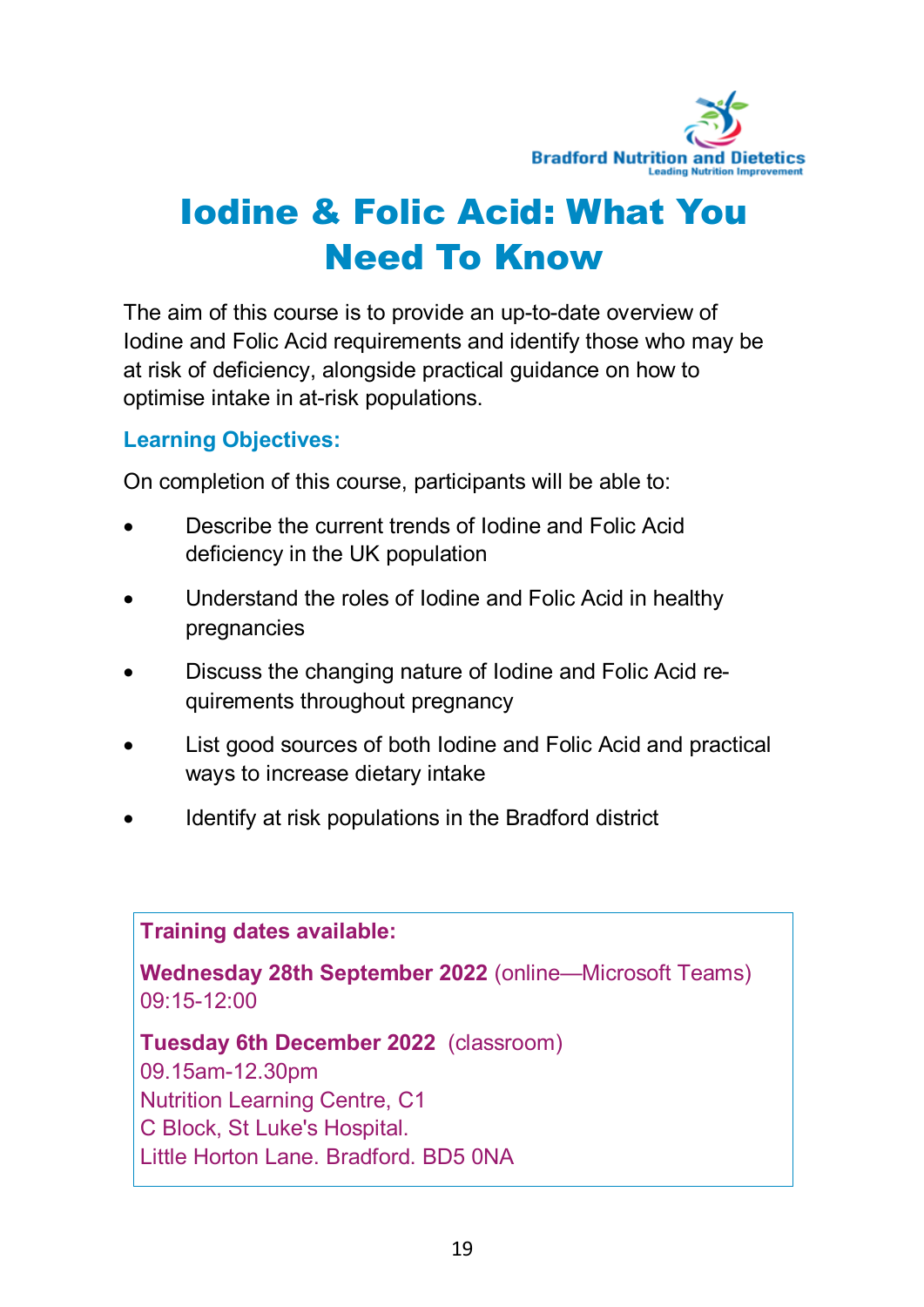

### Food and Nutrition Training Programme Calendar 2022

| <b>Course</b>                        | <b>Date</b>                            | <b>Time</b>            | <b>Location</b> |
|--------------------------------------|----------------------------------------|------------------------|-----------------|
| <b>Nutrition Through Life Stages</b> |                                        |                        |                 |
| Nutrition for 1-5 year olds          | Tues 26th Apr                          | $9:15 - 12:00$ Online  |                 |
|                                      | Thurs 15th Sept 9:15 - 12:30 St Luke's |                        |                 |
| <b>Nutrition for Primary School</b>  | Thurs 28th Apr                         | 9:15 - 12:00 Online    |                 |
| <b>Children</b>                      | Tues 11th Oct                          | 9:15 - 12:30 St Luke's |                 |
| <b>Nutrition for Teenagers</b>       | Wed 4th May                            | $9:15 - 12:00$ Online  |                 |
|                                      | Tues 18th Oct                          | 9:15 - 12:30 St Luke's |                 |
| <b>Nutrition for Older Adults</b>    | Wed 11th May                           | $9:15 - 12:00$ Online  |                 |
|                                      | Thurs 27th Oct                         | 9:15 - 12:30 St Luke's |                 |
| Eating Well for Adults (part 1)      | Tues 17th May                          | 9:15 - 12:00 Online    |                 |
|                                      | Tues 1st Nov                           | 9:15 - 12:30 St Luke's |                 |
| Eating Well for Adults (part 2)      | Wed 25th May                           | 9:15 - 12:00 Online    |                 |
|                                      | Tues 8th Nov                           | 9:15 - 12:30 St Luke's |                 |

| <b>Course</b>                  | <b>Date</b>                          | <b>Time</b> | <b>Location</b> |
|--------------------------------|--------------------------------------|-------------|-----------------|
| <b>Nutrition Awareness</b>     |                                      |             |                 |
| Diet & Culture<br>New!         | Thurs 26th May 9:15 - 12:00 Online   |             |                 |
|                                | Wed 23rd Nov 9:15 - 12:00 Online     |             |                 |
| 5 A Day (How to eat a rain-    | Wed 8th June 9:15 - 12:00 Online     |             |                 |
| bow)                           | Tues 29th Nov 9:15 - 12:30 St Luke's |             |                 |
| <b>Eating Well on A Budget</b> | Thurs 16th June 9:15 - 12:00 Online  |             |                 |
|                                | Thurs 1st Dec 9:15 - 12:30 St Luke's |             |                 |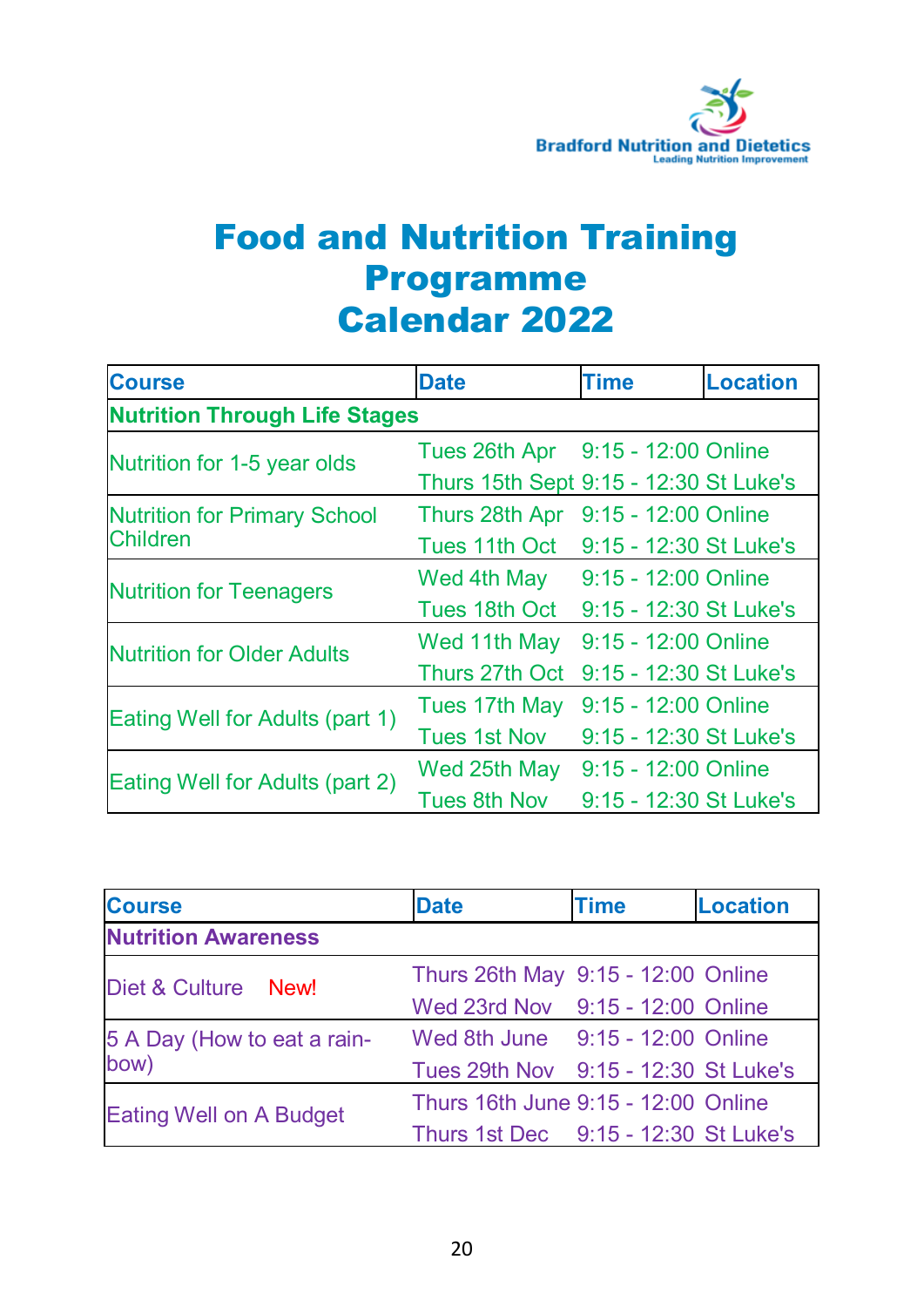

### Food and Nutrition Training Programme Calendar 2022

| <b>Course</b>                                           | <b>Date</b><br><b>Time</b><br><b>Location</b>                               |                                               |  |
|---------------------------------------------------------|-----------------------------------------------------------------------------|-----------------------------------------------|--|
| <b>Nutrition &amp; Health Conditions</b>                |                                                                             |                                               |  |
| <b>First Line Adult Weight</b>                          | Wed 27th July                                                               | 9:15 - 12:00 Online                           |  |
| Management                                              | Wed 16th Nov                                                                | 9:15 - 12:30 St Luke's                        |  |
| Managing Poor Appetite in<br><b>Adults</b>              | Wed 1st June<br>Wed 7th Sept                                                | 9:15 - 12:30 St Luke's<br>9:15 - 12:00 Online |  |
| <b>Nutrition &amp; Coronary Heart</b><br><b>Disease</b> | Wed 22nd June 9:15 - 12:30 St Luke's<br>Wed 14th Sept 9:15 - 12:00 Online   |                                               |  |
| <b>Eating Well for Men's Health</b>                     | Thurs 7th July 9:15 - 12:30 St Luke's<br>Wed 21st Sept 9:15 - 12:00 Online  |                                               |  |
| Diet & Menopause                                        | Thurs 28th July 9:15 - 12:00 Online<br>Thurs 6th Oct 9:15 - 12:30 St Luke's |                                               |  |
| <b>Vitamin D</b>                                        | Tues 10th May 9:15 - 12:00 Online<br>Thurs 29th Sept 9:15 - 12:00 Online    |                                               |  |
| Iodine and Folic Acid: What<br>you need to know<br>New! | Wed 28th Sept 9:15 - 12:00 Online<br>Tues 6th Dec 9:15 - 12:30 St Luke's    |                                               |  |

### **Spaces are limited, to book onto a course contact Sue Bradley on (01274) 365387**

**or complete the form overleaf and send to: Dietitians.Office@bthft.nhs.uk**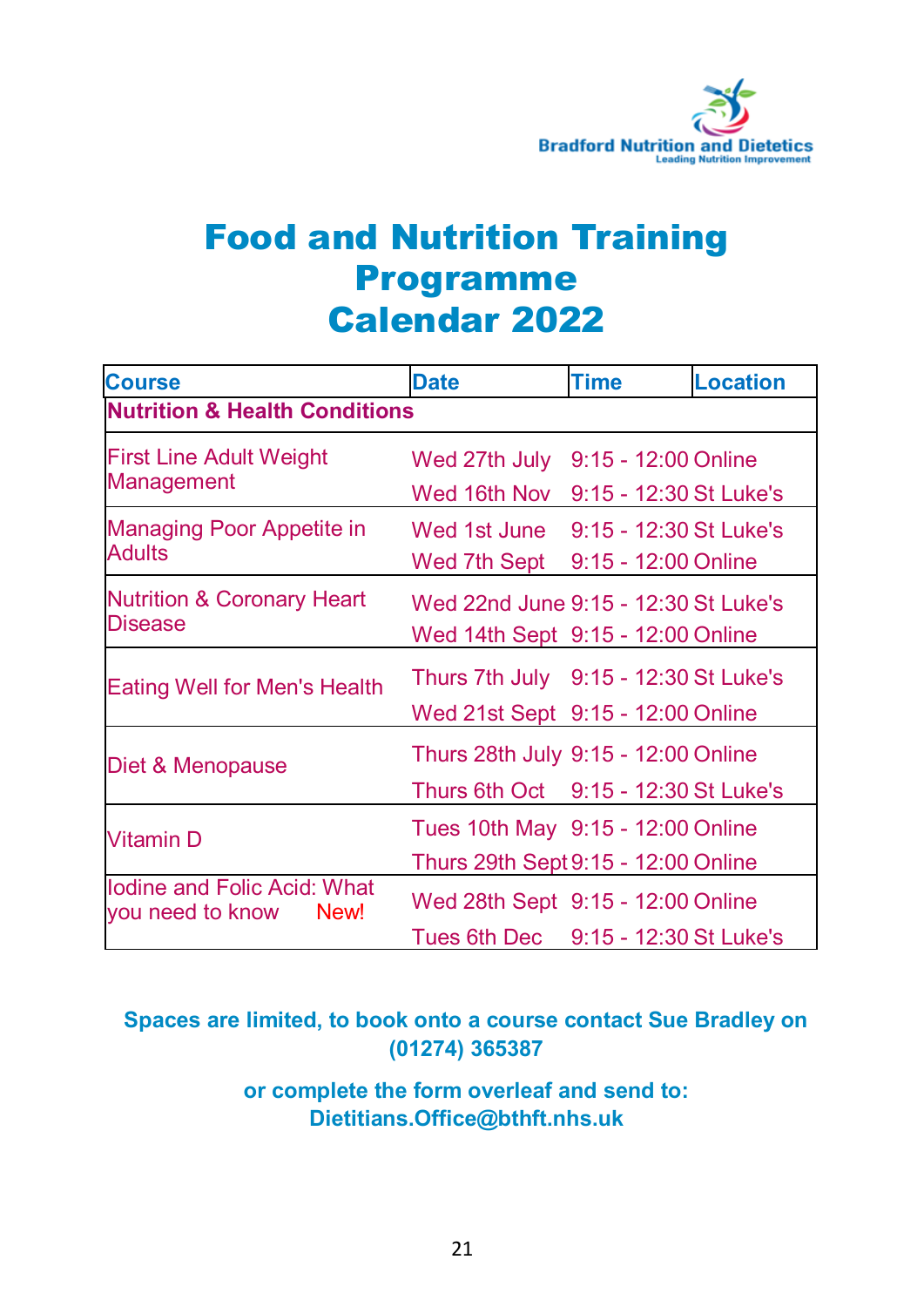

# Booking Form 2022

| <b>Course Title</b>                |  |
|------------------------------------|--|
| <b>Preferred Date</b><br>and Venue |  |
| <b>Name</b>                        |  |
| <b>Job Role</b>                    |  |
| <b>Address</b>                     |  |
| <b>Postcode</b>                    |  |
| <b>Telephone</b>                   |  |
| number                             |  |
| <b>Mobile number</b>               |  |
| <b>Email address</b>               |  |
| <b>Managers name</b>               |  |
| <b>Managers email</b>              |  |